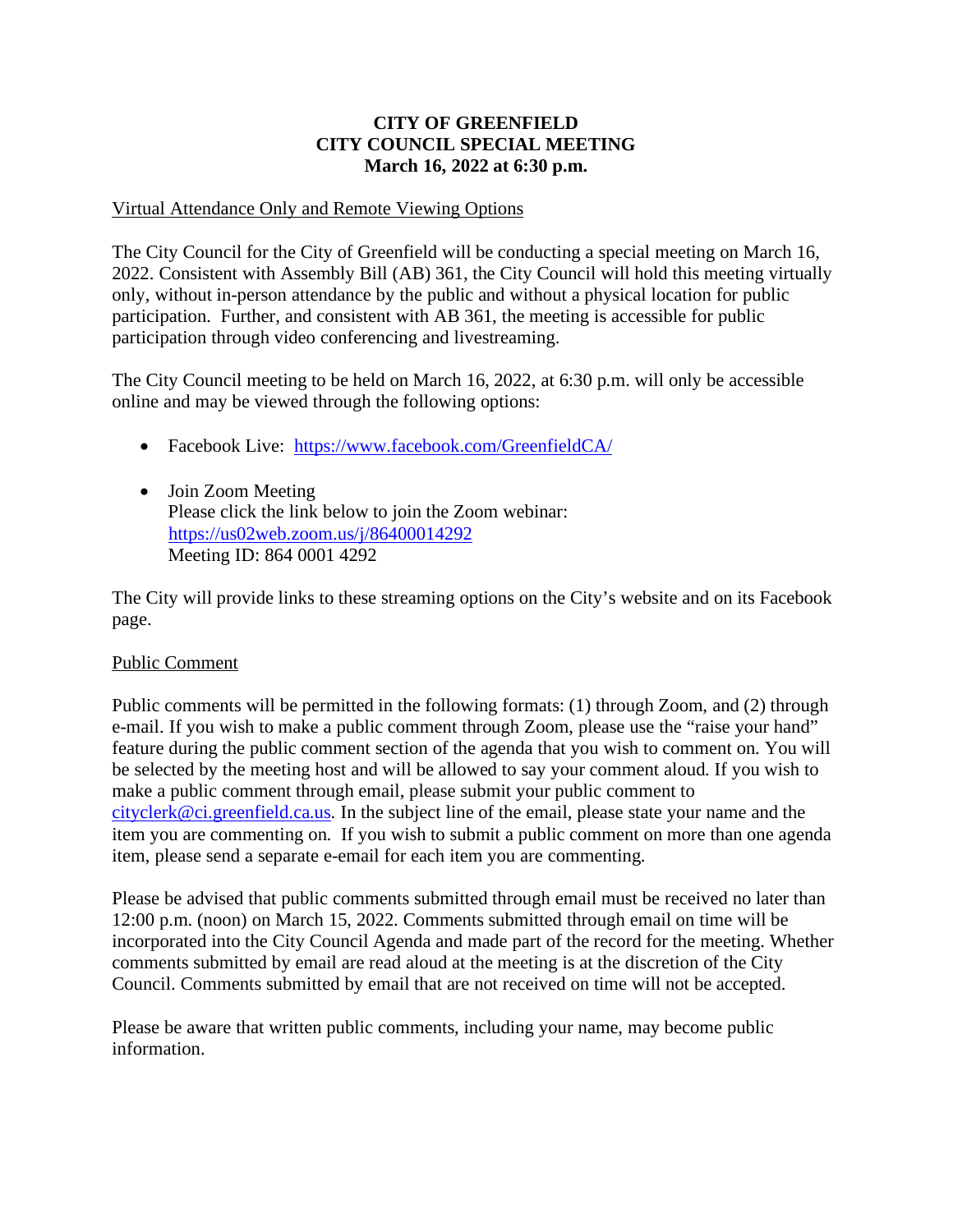

## **City of Greenfield**

**599 El Camino Real Greenfield, CA 93927**

#### **City Council Special Meeting Agenda March 16, 2022 6:30 P.M.**

Mayor Lance Walker Mayor Pro-Tem, Angela M. Untalon Councilmembers Yanely Martinez Andrew Tipton Robert White

**PLEASE TURN OFF CELL PHONES.** 

- **A. CALL TO ORDER**
- **B. ROLL CALL CITY COUNCIL**
- **C. PLEDGE OF ALLEGIANCE**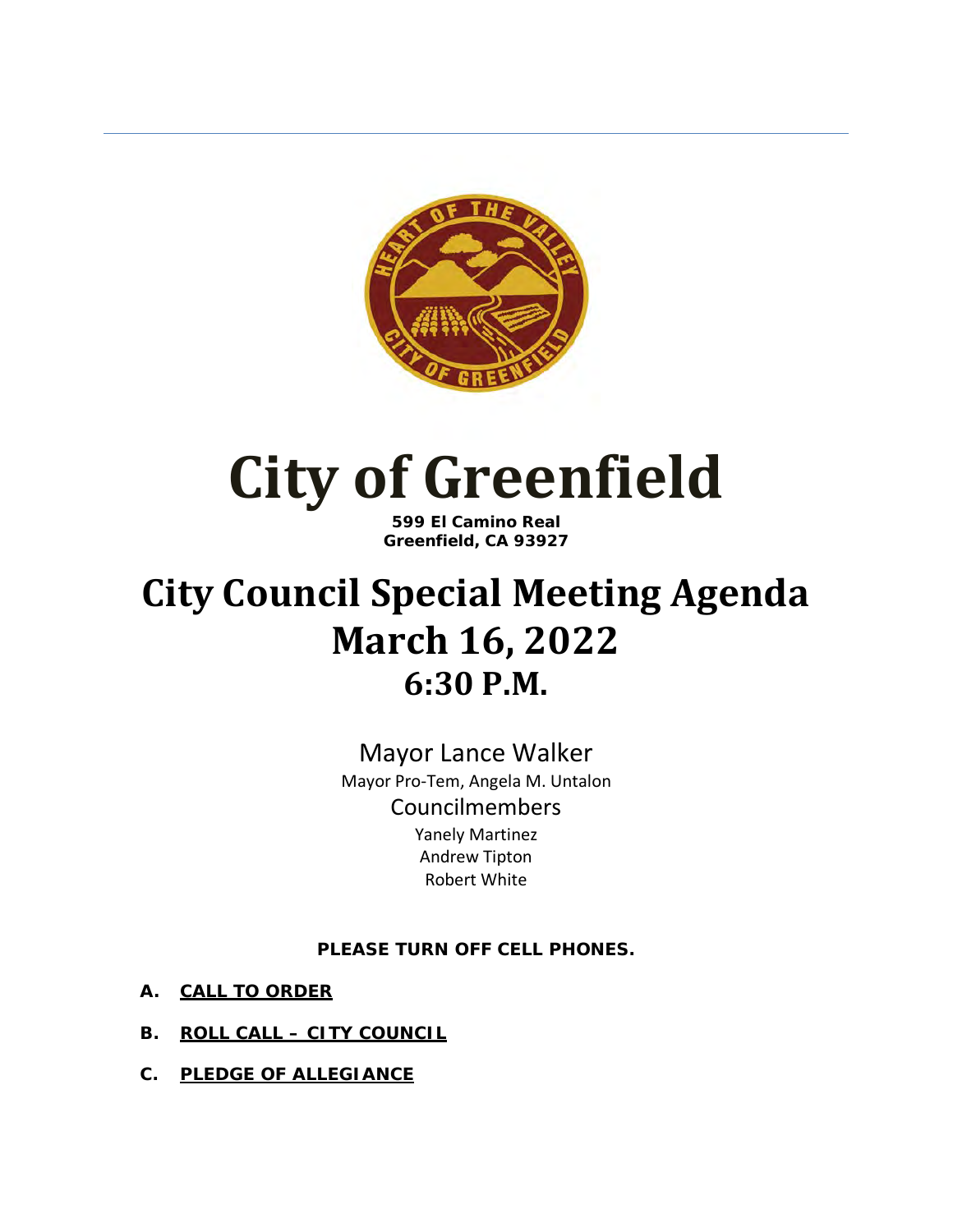#### **D. AGENDA REVIEW**

#### **E. PUBLIC HEARINGS**

- **E-1. Second public hearing regarding proposed composition of by-trustee area maps, pursuant to Elections Code section 10010, subdivision (a)(2).**
	- a. Presentation by City's Demographer
	- b. Open Public Hearing
	- c. Close Public Hearing
	- d. City Council Review, Questions, Comments, Direction

**PLEASE NOTE:** Public comments may be made in the following formats: through Zoom, or through email. If you wish to make a public comment through Zoom, please use the "raise your hand" feature during the public hearing section of the agenda. You will be selected by the meeting host and will be allowed to say your comment aloud. If you wish to make a public comment through email, please submit your public comment to [cityclerk@ci.greenfield.ca.us.](mailto:cityclerk@ci.greenfield.ca.us) Please be advised that public comments submitted through email must be received no later than 12:00 p.m. (noon) on March 15, 2022. Comments submitted through email on time will be incorporated into the City Council Agenda and made part of the record for the meeting. Whether comments submitted by email are read aloud at the meeting is at the discretion of the City Council. Please review the City's Attendance and Public Comment Policy for additional information.

#### **F. ADJOURNMENT**

In compliance with the American With Disabilities Act, if you need special assistance to participate in this meeting, please contact the City Clerk at (831) 674-5591. Notification 48 hours prior to the meeting will enable the City to make reasonable arrangements to ensure accessibility to the meeting (CFR 35.102-35.104 ADA Title II).

\*\*\*\*\*\*\*\*\*\*\*\*\*\*\*\*\*\*\*\*\*\*\*\*\*\*\*\*\*\*\*\*\*\*\*\*\*\*\*\*\*\*\*\*\*\*\*\*\*\*\*\*\*\*\*\*\*\*\*\*\*\*\*\*\*\*\*\*\*\*\*\*\*\*\*\*\*\*\*\*\* This agenda is duly posted outside City Hall and on the City of Greenfield web site.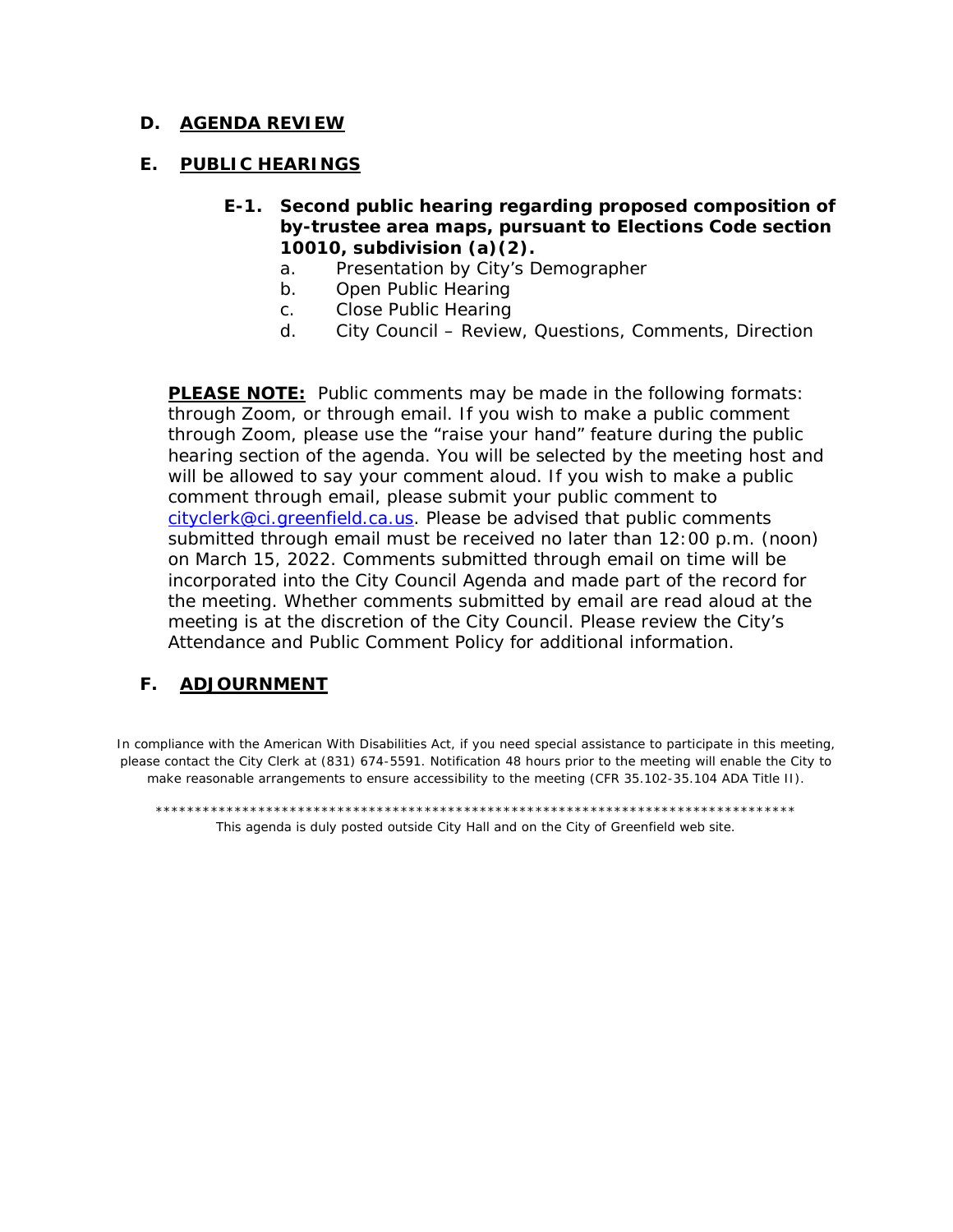# **City of Greenfield**

# Transition to District Elections

Dr. Daniel Phillips, Consultant National Demographics Corporation



©2021 CALIPER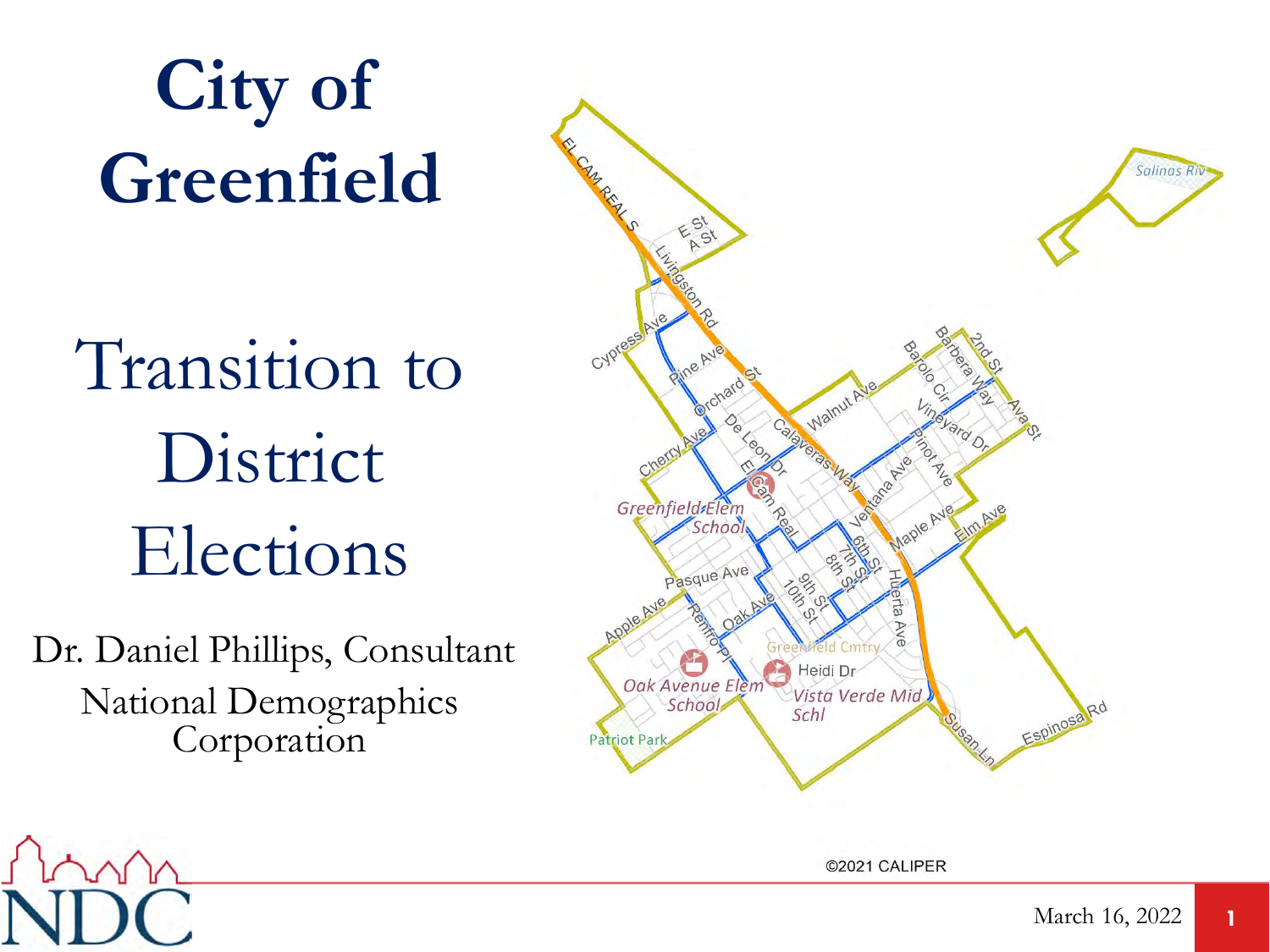### Transition Process

| <b>Step</b>                                      | Description                                                                                                         |
|--------------------------------------------------|---------------------------------------------------------------------------------------------------------------------|
| Three pre-draft                                  | Held prior to the release of draft plans.                                                                           |
| hearings:                                        | Purpose is to educate on the process and to solicit input on                                                        |
| Jan. 31, Feb. 3 & 8                              | the neighborhoods and communities of interest in the City.                                                          |
| Deadline for draft                               | Deadline for the public to submit draft plans for                                                                   |
| plans: Feb. 13                                   | consideration at the post-draft hearings.                                                                           |
| Release draft                                    | Draft plans posted to the City website. All draft plans to be                                                       |
| plans:                                           | considered must be posted at least 7 days prior to the first                                                        |
| Feb. 16                                          | post-draft hearing.                                                                                                 |
| Two post-draft<br>hearings:<br>Feb. 23 & Mar. 16 | Purpose is to present, discuss, and, if necessary, revise the<br>draft plans, and to discuss the election sequence. |
| Plan adoption:                                   | Plan adopted via ordinance. First and second readings.                                                              |
| Mar. 21 & Apr. 12                                | Final plan must be posted at least 7 days prior to adoption.                                                        |

m

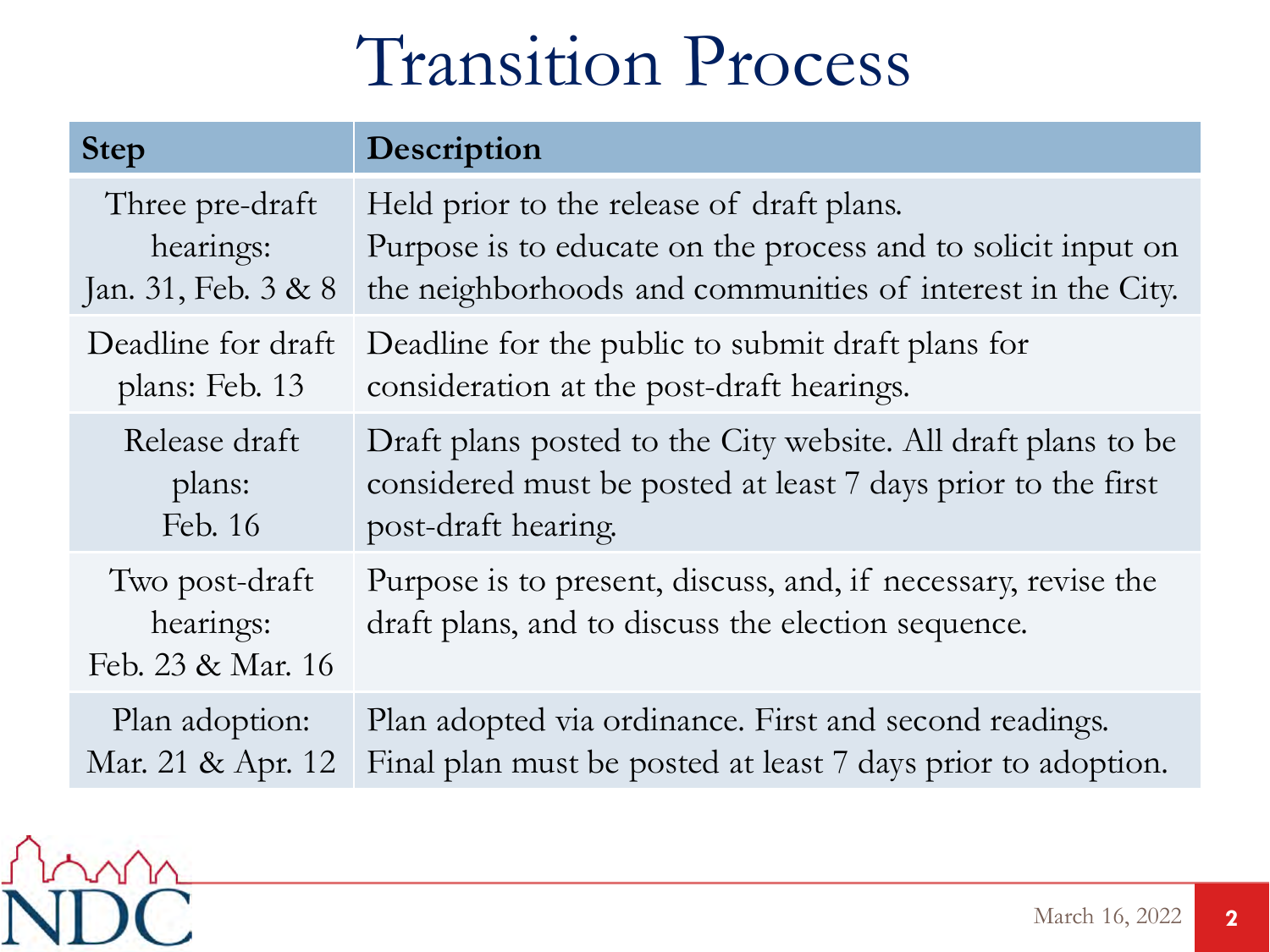# Rules and Goals for Drawing Districts

| 1. Federal Laws                       | 2. California Criteria for<br><b>Cities</b>                                                                                                                                            | 3. Other Traditional Districting<br>Principles |  |
|---------------------------------------|----------------------------------------------------------------------------------------------------------------------------------------------------------------------------------------|------------------------------------------------|--|
| <b>Equal Population</b><br>$\Box$     | Geographically contiguous<br>1.                                                                                                                                                        | Respect voters' choices /<br>$\Box$            |  |
| <b>Federal Voting</b><br>$\Box$       | Undivided neighborhoods<br>2.                                                                                                                                                          | continuity in office                           |  |
| <b>Rights Act</b>                     | and "communities of<br>interest"                                                                                                                                                       | Future population growth<br>$\Box$             |  |
| No Racial<br>$\Box$<br>Gerrymandering | (Socio-economic geographic areas that<br>should be kept together)                                                                                                                      |                                                |  |
|                                       | Easily identifiable<br>3.<br>boundaries                                                                                                                                                |                                                |  |
|                                       | Compact<br>4.<br>(Do not bypass one group of people)<br>to get to a more distant group of<br>people)<br>Prohibited:<br>"Shall not favor or discriminate against a political<br>party." |                                                |  |

m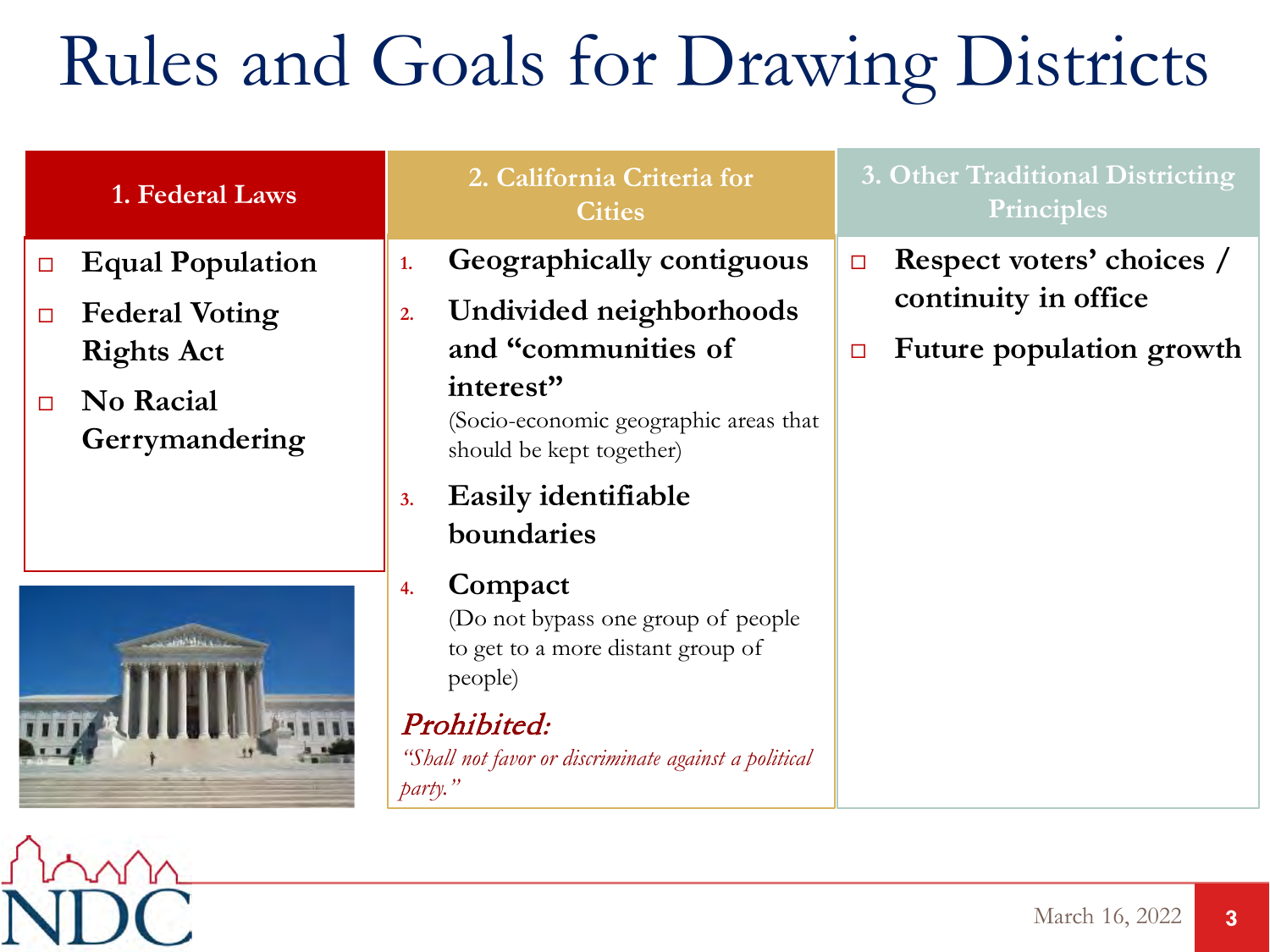### Four District Draft Plans

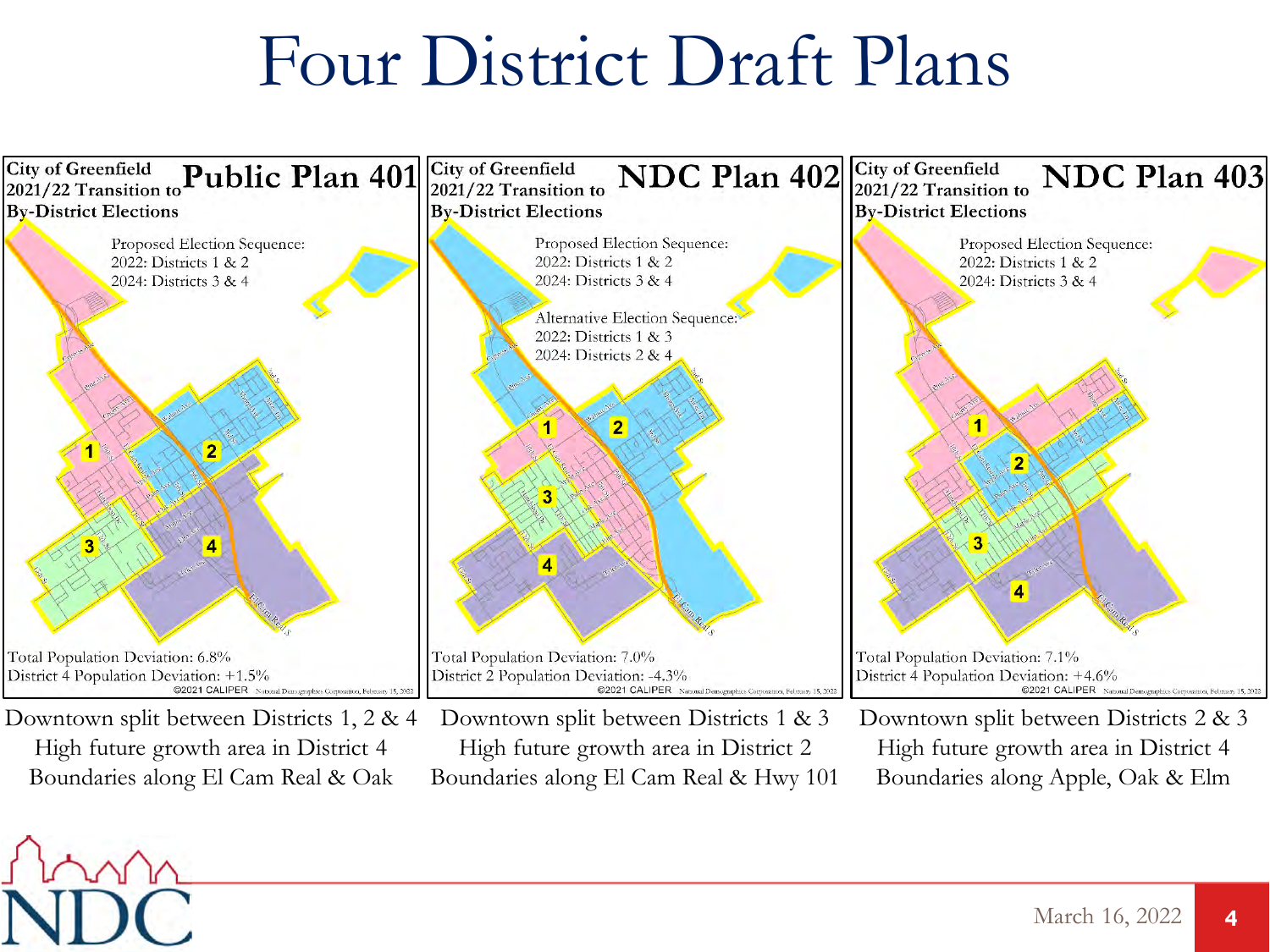### Four District Draft Plans



High future growth area in District 4 Boundaries along Walnut, Elm & Hwy 101

High future growth area in District 2 Boundaries along Apple, Oak & ECR

High future growth area in District 2 Boundaries along Apple, Oak & ECR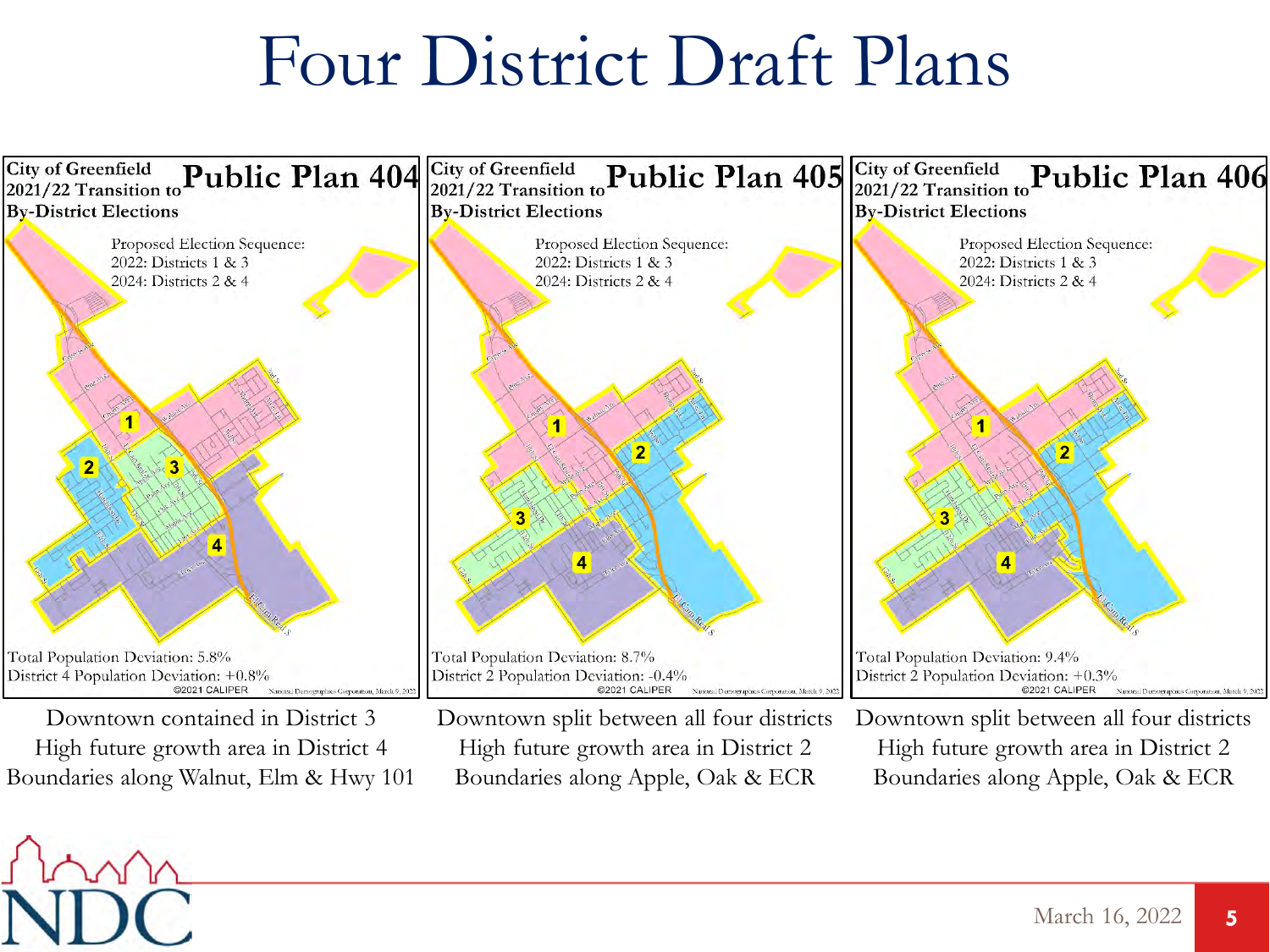### Four District Draft Plans



Not population balanced

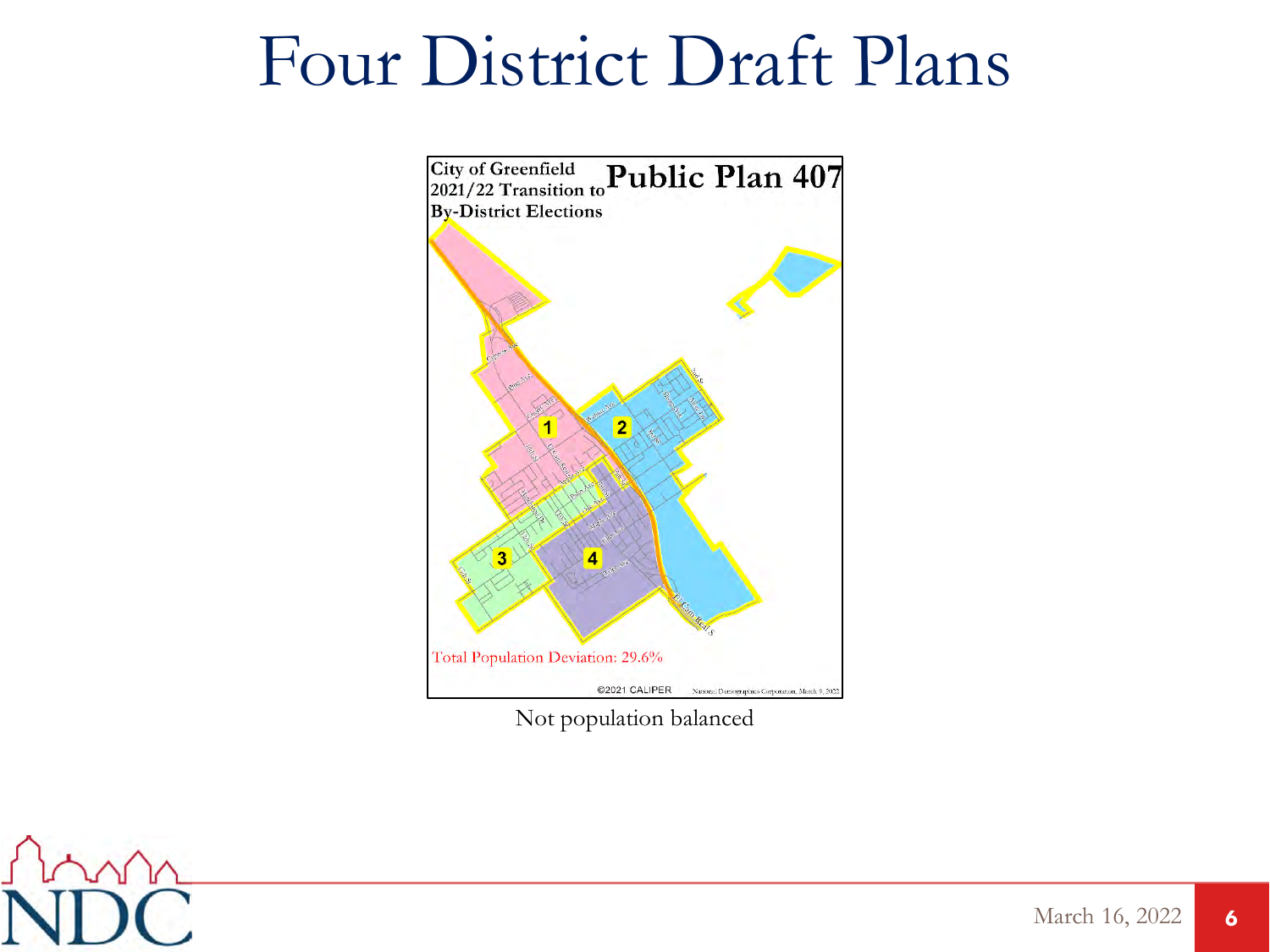### Five District Draft Plans

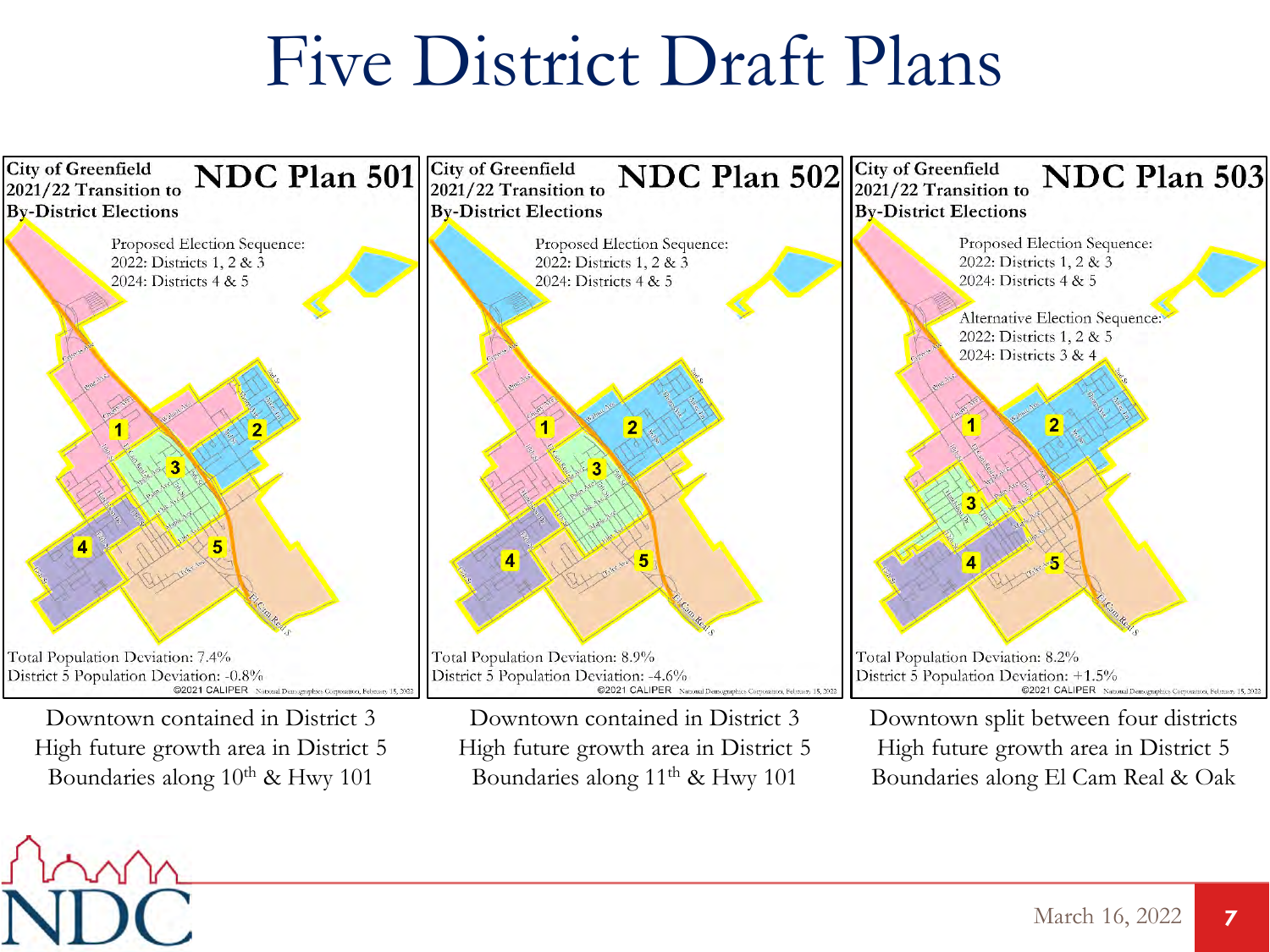### Five District Draft Plans



High future growth area in District 5 Boundaries along Apple, Elm & ECR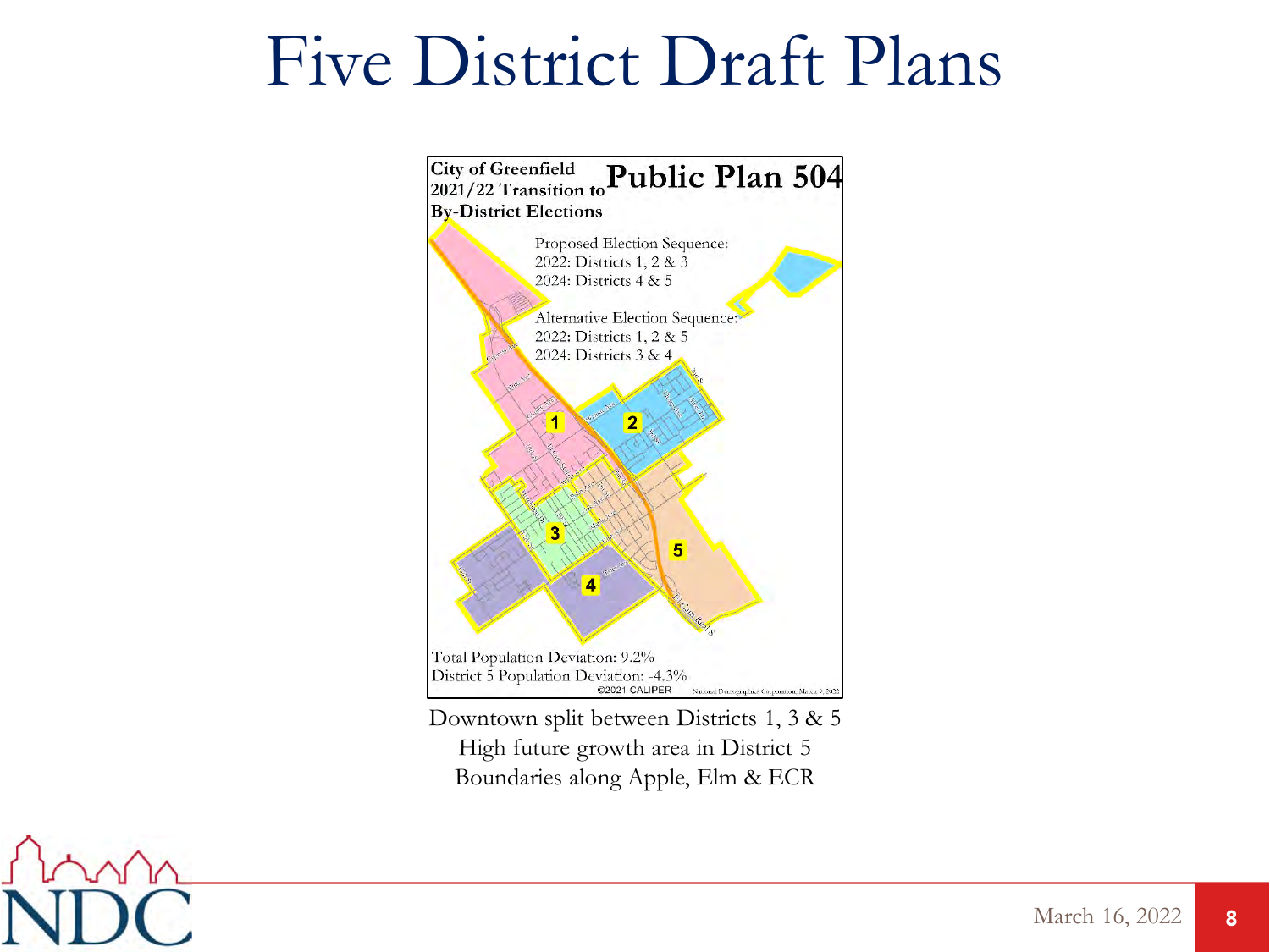# Election Sequence Options

| <b>District</b> | Public<br><b>Plan 401</b> | <b>NDC</b><br><b>Plan 402</b> | <b>NDC</b><br>Plan <sub>403</sub> | Public<br><b>Plan 404</b> | Public<br><b>Plan 405</b> | Public<br><b>Plan 406</b> |
|-----------------|---------------------------|-------------------------------|-----------------------------------|---------------------------|---------------------------|---------------------------|
|                 | 2022                      | 2022 or 2024                  | 2022                              | 2022                      | 2022                      | 2022                      |
| $\mathbf{1}$    | (vacant)                  | (vacant)                      | (Tipton $\&$                      | (Tipton $\&$              | (Tipton $\&$              | (Tipton $\&$              |
|                 |                           |                               | Untalon)                          | Untalon)                  | Untalon)                  | Untalon)                  |
|                 | 2022                      | 2022 or 2024?                 | 2022                              | 2022 or 2024              | 2024                      | 2024                      |
| $\overline{2}$  | (Tipton &                 | (three)                       | (vacant)                          | (vacant)                  | (Martinez)                | (Martinez)                |
|                 | Untalon)                  | incumbents)                   |                                   |                           |                           |                           |
|                 | 2024                      | 2022 or 2024                  | 2024                              | 2022 or 2024              | 2022                      | 2022                      |
| $\overline{3}$  | (White)                   | (vacant)                      | (Martinez)                        | (vacant)                  | (vacant)                  | (vacant)                  |
|                 |                           |                               |                                   |                           |                           |                           |
|                 | 2024                      | 2024                          | 2024                              | 2024                      | 2024                      | 2024                      |
| $\overline{4}$  | (Martinez)                | (White)                       | (White)                           | (Martinez &               | (White)                   | (White)                   |
|                 |                           |                               |                                   | White)                    |                           |                           |

(There must be two districts up in 2022 and two in 2024)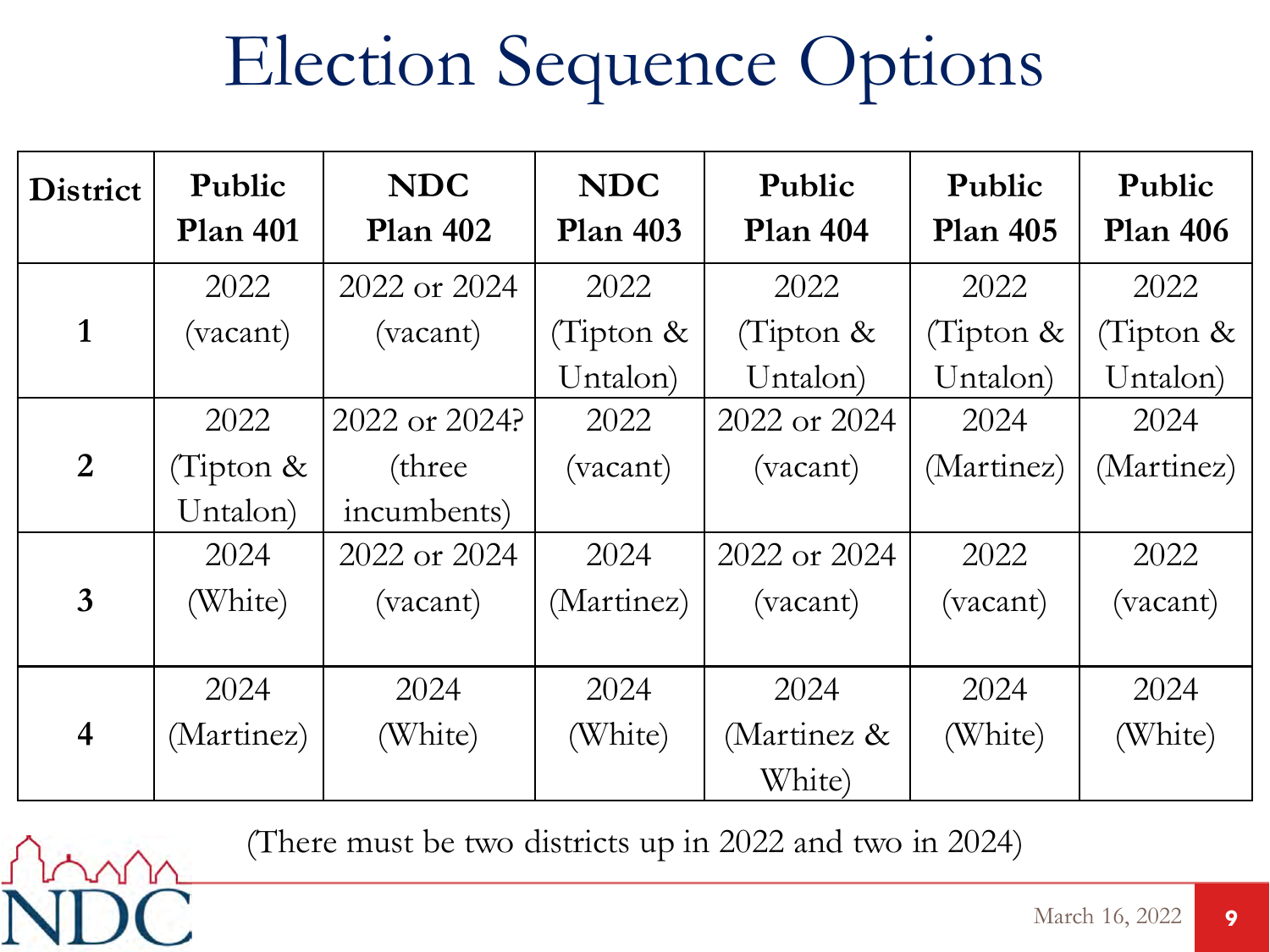# Election Sequence Options

| District       | <b>NDC</b> Plan | <b>NDC</b> Plan    | <b>NDC</b> Plan     | <b>Public Plan</b>  |
|----------------|-----------------|--------------------|---------------------|---------------------|
|                | 501             | 502                | 503                 | 504                 |
| 1              | 2022            | 2022               | 2022 or 2024        | 2022 or 2024        |
|                | (Untalon)       | (vacant)           | (vacant)            | (vacant)            |
| 2              | 2022            | 2022               | 2022                | 2022                |
|                | (Tipton)        | (Tipton & Untalon) | (Tipton & Untalon)  | (Tipton & Untalon)  |
| $\overline{3}$ | 2022            | 2022               | 2022 or 2024        | 2022 or 2024        |
|                | (Walker)        | (Walker)           | (vacant)            | (vacant)            |
| 4              | 2024            | 2024               | 2024                | 2024                |
|                | (White)         | (White)            | (White)             | (White)             |
| 5              | 2024            | 2024               | 2022 or 2024?       | $2022$ or $2024$ ?  |
|                | (Martinez)      | (Martinez)         | (Walker & Martinez) | (Walker & Martinez) |

(There must be three districts up in 2022 and two in 2024)